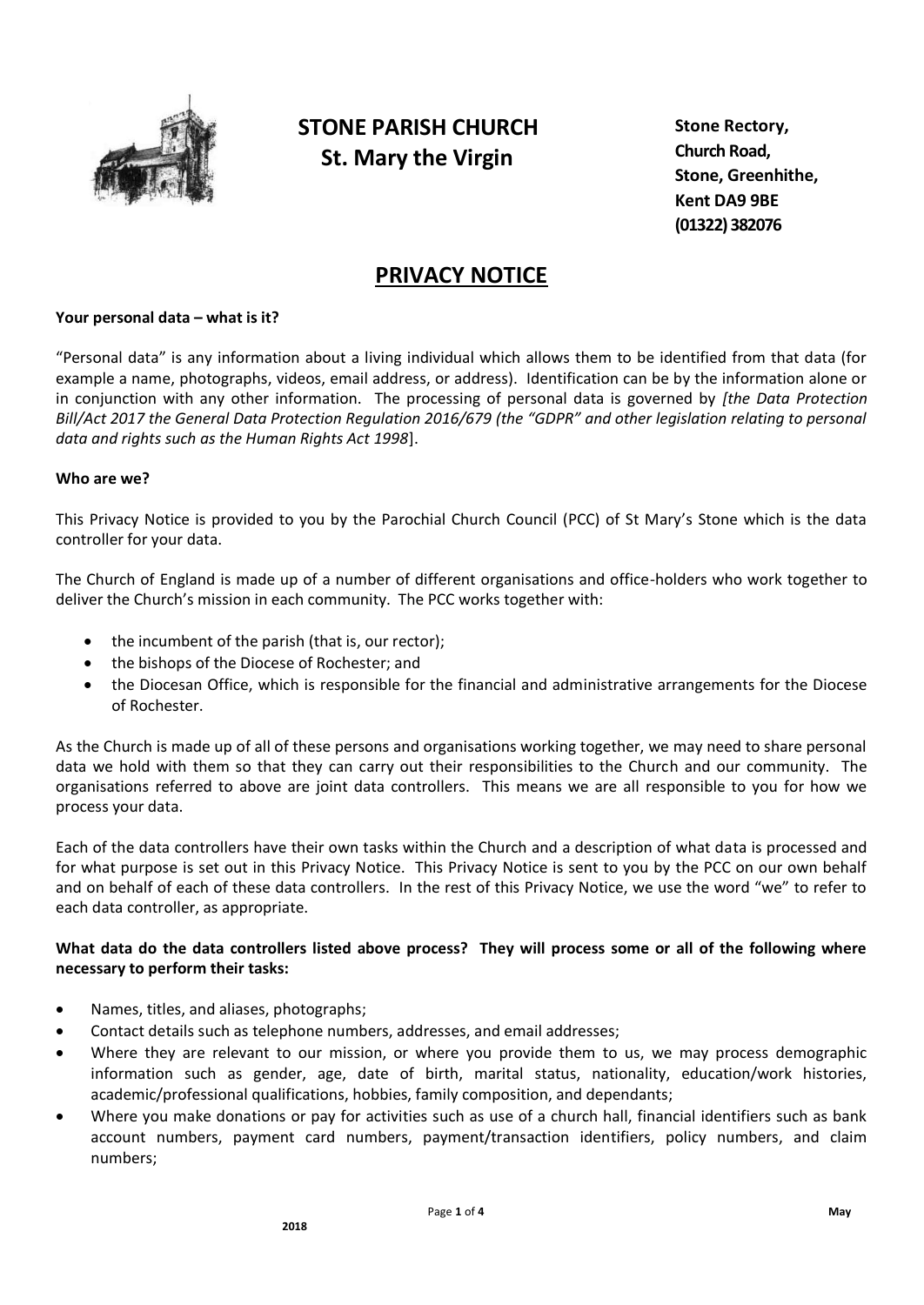The data we process is likely to constitute sensitive personal data because, as a church, the fact that we process your data at all may be suggestive of your religious beliefs. Where you provide this information, we may also process other categories of sensitive personal data: racial or ethnic origin, sex life, mental and physical health, details of injuries, medication/treatment received, political beliefs, labour union affiliation, genetic data, biometric data, data concerning sexual orientation and criminal records, fines and other similar judicial records.

## **How do we process your personal data?**

The data controllers will comply with their legal obligations to keep personal data up to date; to store and destroy it securely; to not collect or retain excessive amounts of data; to keep personal data secure, and to protect personal data from loss, misuse, unauthorised access and disclosure and to ensure that appropriate technical measures are in place to protect personal data.

We use your personal data for **some or all** of the following purposes:

- To enable us to meet all legal and statutory obligations (which include maintaining and publishing our electoral roll in accordance with the Church Representation Rules);
- To carry out comprehensive safeguarding procedures (including due diligence and complaints handling) in accordance with best safeguarding practice from time to time with the aim of ensuring that all children and adults-at-risk are provided with safe environments;
- To minister to you and provide you with pastoral and spiritual care (such as visiting you when you are gravely ill or bereaved) and to organise and perform ecclesiastical services for you, such as baptisms, confirmations, weddings and funerals;
- To deliver the Church's mission to our community, and to carry out any other voluntary or charitable activities for the benefit of the public as provided for in the constitution and statutory framework of each data controller;
- To administer the parish, deanery, archdeaconry and diocesan membership records;
- To fundraise and promote the interests of the Church and charity;
- To maintain our own accounts and records;
- To process a donation that you have made (including Gift Aid information);
- To seek your views or comments;
- To notify you of changes to our services, events and role holders;
- To send you communications which you have requested and that may be of interest to you. These may include information about campaigns, appeals, other fundraising activities;
- To process a grant or application for a role;
- To enable us to provide a voluntary service for the benefit of the public in a particular geographical area as specified in our constitution;
- Our processing also includes the use of CCTV systems for the prevention and prosecution of crime.

## **What is the legal basis for processing your personal data?**

Most of our data is processed because it is necessary for our legitimate interests, or the legitimate interests of a third party (such as another organisation in the Church of England). An example of this would be our safeguarding work to protect children and adults at risk. We will always take into account your interests, rights and freedoms.

Some of our processing is necessary for compliance with a legal obligation. For example, we are required by the Church Representation Rules to administer and publish the electoral roll, and under Canon Law to announce forthcoming weddings by means of the publication of banns.

We may also process data if it is necessary for the performance of a contract with you, or to take steps to enter into a contract. An example of this would be processing your data in connection with the hire of church facilities.

Religious organisations are also permitted to process information about your religious beliefs to administer membership or contact details.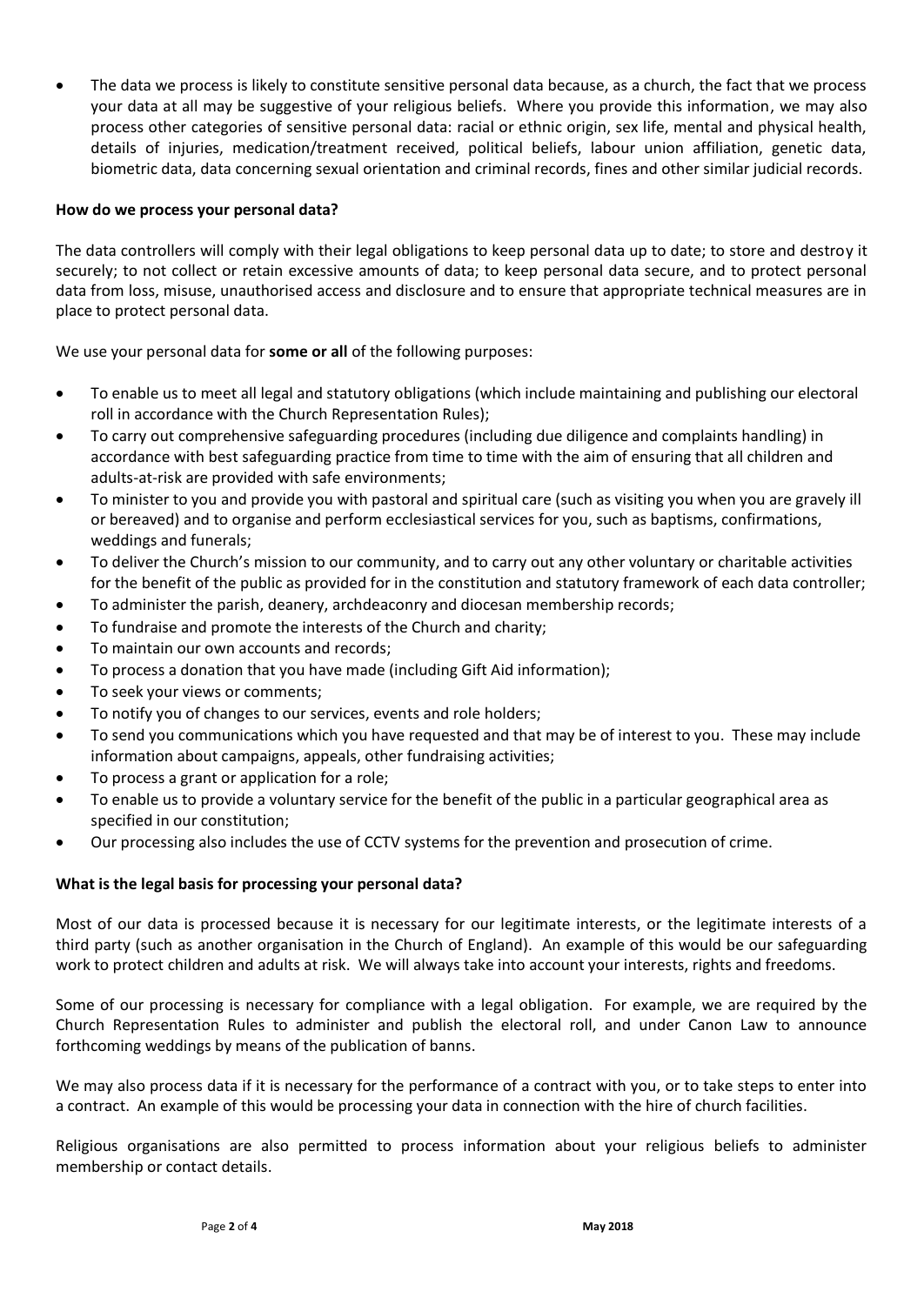Where your information is used other than in accordance with one of these legal bases, we will first obtain your consent to that use.

## **Sharing your personal data**

Your personal data will be treated as strictly confidential. It will only be shared with third parties where it is necessary for the performance of our tasks or where you first give us your prior consent. It is likely that we will need to share your data with some or all of the following (but only where necessary):

- The appropriate bodies of the Church of England including the other data controllers;
- Our agents, servants and contractors. For example, we may ask a commercial provider to send out newsletters on our behalf, or to maintain our database software;
- Other clergy or lay persons nominated or licensed by the bishops of the Diocese of Rochester to support the mission of the Church in our parish. For example, our clergy are supported by our area dean and archdeacon, who may provide confidential mentoring and pastoral support. Assistant or temporary ministers, including curates, deacons, licensed lay ministers, commissioned lay ministers or persons with Bishop's Permissions may participate in our mission in support of our regular clergy;
- Other persons or organisations operating within the Diocese of Rochester including, where relevant, the Rochester Diocesan Board of Education;
- On occasion, other churches with which we are carrying out joint events or activities.

## **How long do we keep your personal data?**

We will keep some records permanently if we are legally required to do so. We may keep some other records for an extended period of time. For example, it is current best practice to keep financial records for a minimum period of 7 years to support HMRC audits. In general, we will endeavour to keep data only for as long as we need it. This means that we may delete it when it is no longer needed.

## **Your rights and your personal data**

You have the following rights with respect to your personal data. When exercising any of the rights listed below, in order to process your request, we may need to verify your identity for your security. In such cases we will need you to respond with proof of your identity before you can exercise these rights.

- 1. The right to access information we hold on you
	- a) At any point you can contact us to request the information we hold on you as well as why we have that information, who has access to the information and where we obtained the information from. Once we have received your request we will respond within one month.
	- b) There are no fees or charges for the first request but additional requests for the same data may be subject to an administrative fee.
- 2. The right to correct and update the information we hold on you
	- a) If the data we hold on you is out of date, incomplete or incorrect, you can inform us and your data will be updated.
- 3. The right to have your information erased
	- a) If you feel that we should no longer be using your data or that we are illegally using your data, you can request that we erase the data we hold.
	- b) When we receive your request, we will confirm whether the data has been deleted or the reason why it cannot be deleted (for example because we need it for our legitimate interests or regulatory purpose(s)).
- 4. The right to object to processing of your data
	- a) You have the right to request that we stop processing your data. Upon receiving the request, we will contact you and let you know if we are able to comply or if we have legitimate grounds to continue to